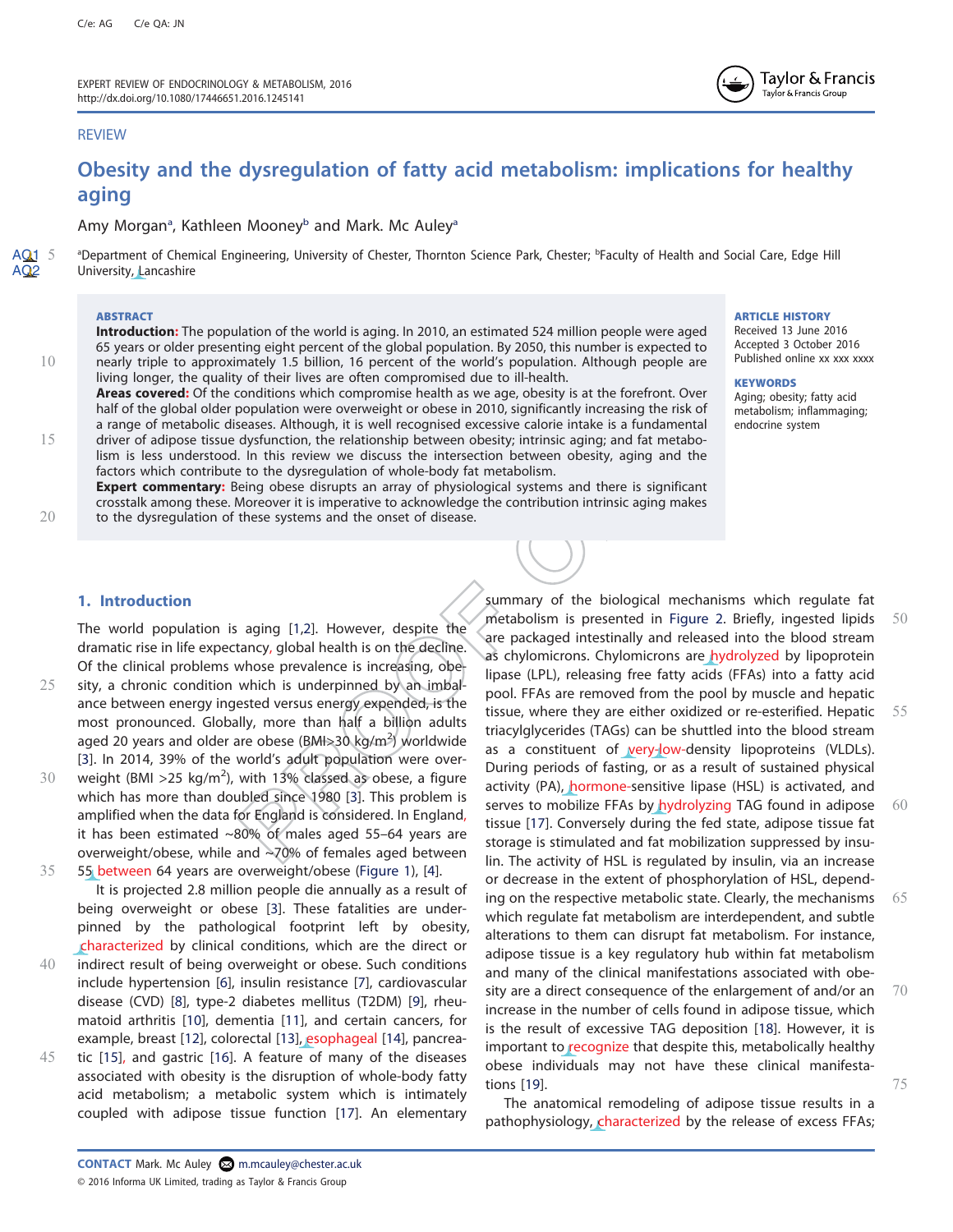

Figure 1. Adult population weight by age and gender. Weight category defined by BMI; underweight <18.5 kg/m<sup>2</sup>, normal weight 18.5–25 kg/m<sup>2</sup>, overweight<br>25–30 kg/m<sup>2</sup> obese 30–40 kg/m<sup>2</sup> morbidly obese <40 kg/m<sup>2</sup> (Data f  $25-30$  kg/m<sup>2</sup>, obese 30-40 kg/m<sup>2</sup>, morbidly obese <40 kg/m<sup>2</sup>. (Data from [5]).



Figure 2. Overview of fatty acid metabolism. Abbreviations: FFA, free fatty acids; HSL, hormone sensitive lipase; LPL, lipoprotein lipase; TAG, triacylglycerol; VLDL, very low density lipoprotein. Arrows represent flux or the action of an enzyme. The Greek symbol theta represents utilisation of the metabolite.

a state induced as a result of enhanced lipolysis [20]. This pernicious metabolic state is often associated with immune 80 system dysfunction and increased hormonal secretion. For instance, T2DM is regularly accompanied by a rise in inflammatory markers in tandem with hyperinsulinemia [21]. Excess calorie intake is a key driver of adipose tissue dysfunction and concomitant metabolic dysregulation; however, intrinsic aging

85 also contributes significantly to the dysfunction of adipocytes and lipid metabolism more broadly [22,23]. In this paper, we will discuss the relationship between whole-body fat metabolism and the aging process. Our aim is to emphasize the contribution aging has to play in disrupting whole-body fat 90 metabolism homeostasis and the contribution this makes to health in addition to obesity.

# 2. Dysregulation of fatty acid metabolism with age

During aging, body fat is redistributed from subcutaneous stores to the muscles and viscera [24–27]. Redistribution of fat to visceral adipose tissue is associated with a concomitant 95 rise in plasma FFAs [28]. However, it must be stressed this study was conducted on individuals of different ethnicities, and therefore, there may be differences in adipose tissue metabolic activity. This is pathophysiologically significant as obesity provokes the release of excess FFAs. High levels of  $100$ these fatty acids are the drivers of lipotoxicity, a condition characterized by an increase in oxidative stress [29]. The ccoupling of dysregulated plasma fatty acid metabolism and oxidative stress is an important link connecting fat metabolism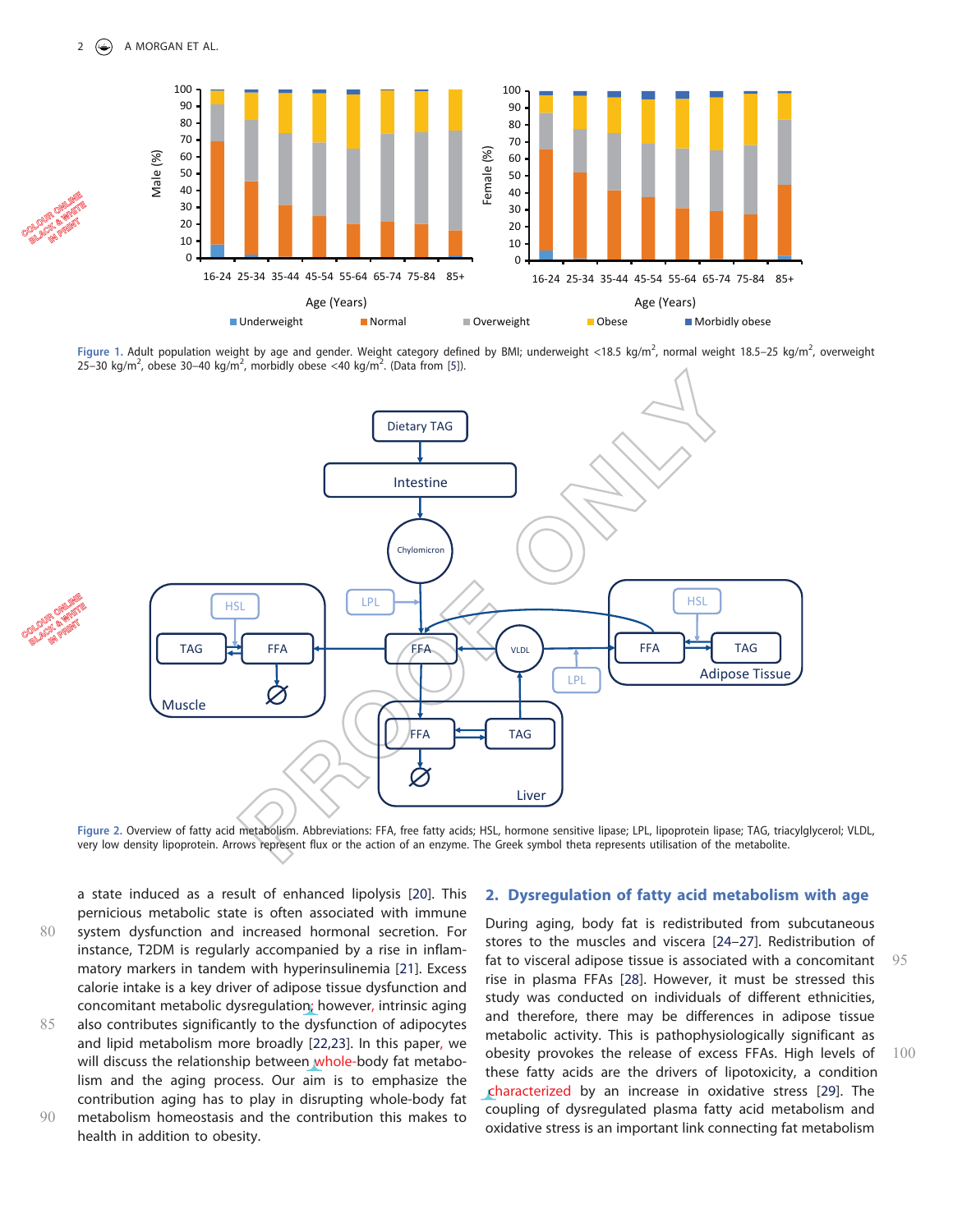- 105 to one of the main theories of biogerontology; the free radical theory of aging. This theory proposes that the damage which accumulates with time in a biological system is a result of oxidative stress, and thus accounts for aging [30,31]. Therefore, an increase in FFAs due to age-related fat redistri-
- 110 bution could indirectly be a major contributor to the overall rise in oxidative stress; a hallmark of aging [32]. Additionally, lipid accumulation within skeletal muscle cells is correlated with insulin resistance. Moreover, a change in the lipid composition of muscle tissue has been shown to have a significant
- 115 impact on fatty acid metabolism, although not all muscle fibers interact with fatty acid metabolism in the same manner [33]. For instance, certain studies have found that type 1 muscle fibers have an increased response to insulin when compared to their less-sensitive type II counterparts [34].
- 120 Elevated plasma fatty acids also contribute to hypertriglyceridemia by disrupting lipogenesis inhibiting the flux of TAG from the blood stream. This could explain the association between increasing age and the increase in plasma TAG observed in both males and females [35]. Insulin resistance
- 125 also accompanies excess FFAs, and is likely to be induced by a decrease in the activity of the insulin receptor. It has also been proposed lipotoxic-induced oxidative stress could have a role to play in this phenomenon, as demonstrated by a recent experimental study exposing cultured human hepatocytes to
- 130 FA-activated oxidative stress [36]. In addition, this study found that FA exposure stimulated the production of the prothrombotic marker, plasminogen activator inhibitor-1 (PAI-1). This is not surprising, as increased inflammation is also a pathophysiological response to elevated FFAs. For instance, Pararasa
- 135 et al. (2016) reported fasting plasma saturated fatty acids (SFAs), monounsaturated fatty acids (MUFAs), and polyunsaturated fatty acids (PUFAs) were significantly higher in healthy middle-aged men (aged 58  $\pm$  6.1 years) compared with their

younger counterparts (aged  $24 \pm 3.8$  years). Furthermore, proinflammatory cytokines tumor necrosis factor α (TNF-α) 140 and interleukin 6 (IL-6) were significantly elevated in these middle-aged subjects, while the anti-inflammatory IL-10 was m reduced [28]. The next section will explore the relationship between inflammation, aging, and fat metabolism in greater depth. The state of the state of the state of the state of the state of the state of the state of the state of the state of the state of the state of the state of the state of the state of the state of the state of the sta

## 3. Inflammaging

Aging is associated with concomitant chronic low-grade systemic inflammation. This phenomenon is referred to as inflammaging [37]. Inflammaging is considered a risk factor for both morbidity and mortality in older people [38], as it is thought 150 the rise in inflammatory markers, such as C-reactive protein (CRP) and IL-6 are associated with physiological dysregulation and the onset of age-related disease. Stepanova et al. (2015) observed obesity was associated with age-related chronic disease, with a trend for co-occurrence. Specifically, the authors 155 found obesity to be prevalent in 37% of individuals with one age-related chronic disease and in 58% of individuals with two or more age-related chronic diseases. Additionally, the prevalence of hypercholesterolemia increased from 24% in healthy controls, to 34 and 52% in individuals with one and two or 160 more chronic diseases, respectively [39].

Several markers of inflammation are associated with the accumulation of visceral adipose tissue including, the proinflammatory cytokines IL-6, TNF-α, TFG-β1, monocyte chemotactic protein-1 (MCP-1), iNOS, coagulation factors,  $165$ fibrinogen, PAI-1, and acute-phase proteins serum amyloid A (SAA) and CRP [40–45]. These biomarkers have a broad range of physiological roles in the promotion of inflammation (Figure 3). For example, MCP-1 induces the migration of monocytes to the area  $[46]$ , while the proinflammatory  $170$ 



Figure 3. Hormonal interactions with fatty acid metabolism. Abbreviations: ATGL, adipose triglyceride lipase; ATP, adenosine triphosphate; DAG, diacylglycerol; FAS, fatty acid synthase; FFA, free fatty acids; GH, growth hormone; HSL, hormone sensitive lipase; LPL, lipoprotein lipase; MAG, monoacylglycerol; MDH, malate dehydrogenase; TAG, triacylglycerol; TCA, tricarboxcylic acid. Arrows represent flux or the action of an enzyme. The Greek symbol theta represents utilisation of the metabolite.

**BLACK BARRIET**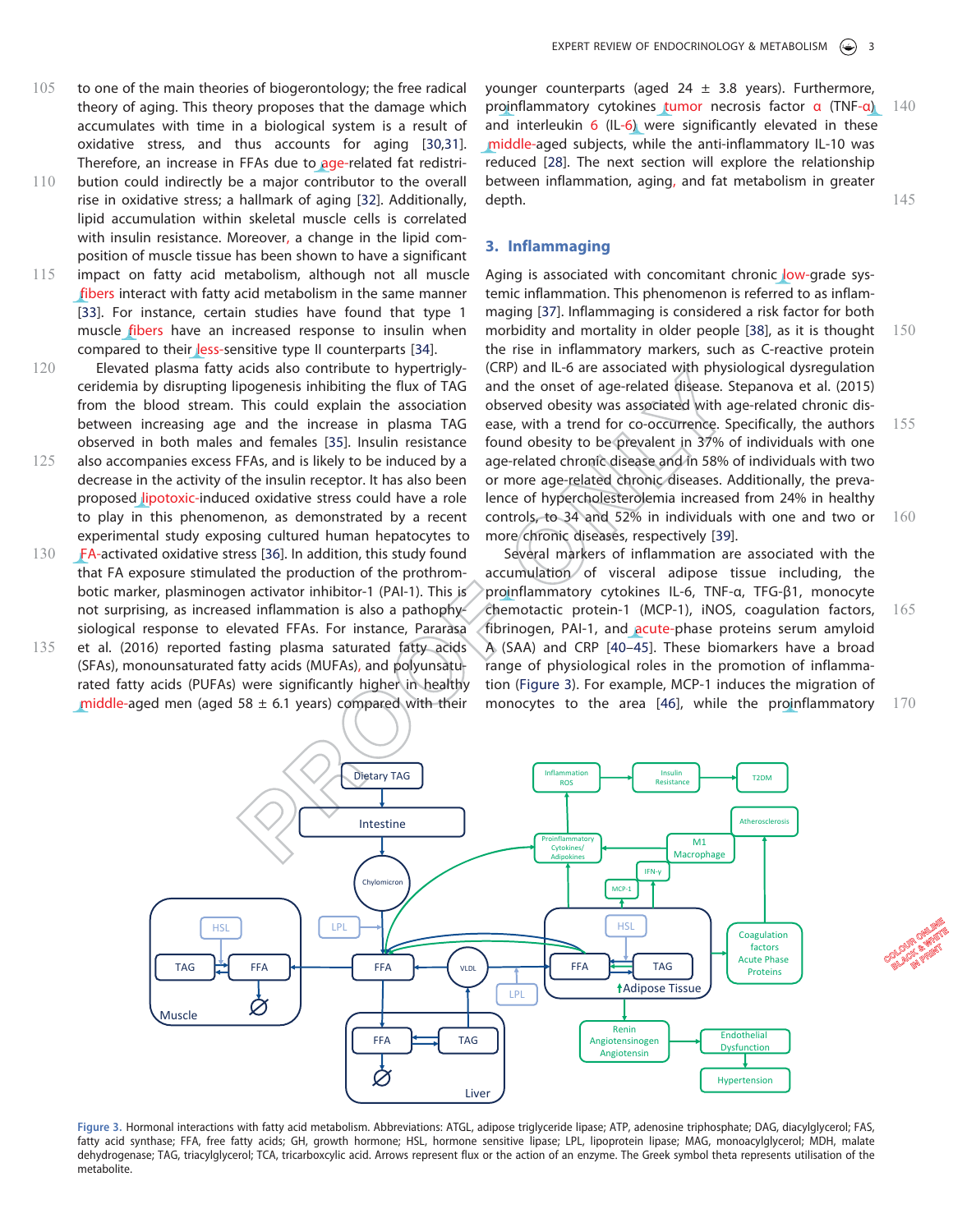cytokine IFN-γ induces monocyte polarization to M1 macrophages [47]. This is accompanied by progressive lipid accumulation and foam-like cell formation within the adipose tissue [48]. An increased M1:M2 ratio inflammatory profile is 175 associated with the further release of proinflammatory cyto-

kines, TNF-α, IL-1β, IL-6, and IL-12, in addition to an increase in the expression of pattern recognition receptors, such as TLR [49]. Moreover, elevated mitochondrial superoxide generation, and significantly reduced plasma glutathione were 180 associated with this inflammatory profile [28]. The resulting

- inflammation has been associated with the promotion of insulin resistance, mitochondrial dysfunction, ROS accumulation, and the pathogenesis of T2DM [50]. Additionally, inflammation affects fatty acid metabolism in a variety of
- 185 ways. For example, Zhang et al. (2002) demonstrated TNF-α promotes the lipolysis of TAG in human adipocytes via the activation of mitogen-activated protein kinase (MEK) and extracellular signal-related kinase (ERK) and elevation of intracellular cAMP [51]. Moreover, TNF-α activation of the
- 190 MEK1/2-ERK1/2 pathway has been implicated in the phosphorylation and concomitant increase in activity of HSL, stimulating lipolysis, contributing to increased hepatic production of glucose [52]. In addition, TNF-α inhibits the maturation of adipocytes by selectively activating TNF 195 receptor 1 [53].

Interestingly, it appears a bidirectional relationship exists between fatty acid metabolism and the immune response, as FFAs can modulate the inflammatory response. However, it is important to note FFAs exert different effects on the inflam-

- 200 matory status. For example, Pararasa et al. (2016) demonstrated elevated palmitic acid (C16:0) was related to an increase in TNF-α and mitochondrial superoxide generation, while high levels of the SFAs stearic acid (C18:0) and lignoceric acid (C24:0) have been associated with reduced transforming 205 growth factor β1 (TGF-β1) levels [28]. Furthermore, the PUFA punicic acid (C18:3 (n-5)) has been observed to ameliorate the mitochondrial dysfunction and insulin resistance-associated
- adipocyte TNF-α expression [54]. Importantly, inflammation induced by aging and obesity can be ameliorated by diet  $210$  [55,56]. For example, Bashir et al. (2016) demonstrated fish oil supplementation resulted in a reduction in adiposity index, serum cholesterol, serum TAG, and insulin resistance in obese insulin-resistant mice fed a high-fat diet. Moreover, this supplementation resulted in a reduction in M1 phenotype
- 215 markers, while M2 phenotype markers increased in a dosedependent manner [57]. In addition, fish oil has been observed to reduce a range of inflammatory-related genes in humans, including the gene encoding for matrix metalloprotease MMP9, which plays an important role in macrophage
- 220 infiltration [34]. Gironés-Vilaplana et al. (2014) describe several Latin-American fruits that exhibit good antioxidant capacities, and α-glucosidase and pancreatic lipase inhibitory activities, which could be utilized in the treatment of obesity and T2DM [58]. Additionally, it has been demonstrated inflammation can 225 also be ameliorated by weight loss. For instance, Aron-
- Wisnewsky et al. (2009) reported a 15% total body weight loss 3-months post-bariatric surgery, resulted in a twofold reduction in the M1:M2 ratio [59].

# 4. The endocrine system: age-related modulation and obesity and  $230$

As outlined in Figure 4, the endocrine system has a significant role to play in the regulation of fatty acid metabolism [60]. For instance, hormones such as insulin and glucagon interact with fatty acid metabolism to remove glucose from the plasma. Postprandial insulin secretion, not only induces the transpor- 235 tation of GLUT4 to the plasma membrane, but increases nonesterified fatty acids (NEFA) synthesis in addition to inhibiting lipolysis [61,62]. Conversely, glucagon stimulates the release of glucose, decreases NEFA synthesis, and upregulates lipolysis to increase the concentration of plasma glucose  $[63]$ . These  $240$ straightforward examples provide an insight into how the endocrine system intersects with these metabolic systems. However, hormone production diminishes with age [64], which has an inevitable impact on fatty acid metabolism. In this section, we will explore in detail some of the hormones  $245$ that are key regulators of fat metabolism and how they change with age and obesity.

# 5. Glucagon and the regulation of acetyl CoA carboxylase

NEFA synthesis is hormonally regulated at the irreversible 250 conversion of acetyl CoA to malonyl CoA by acetyl CoA carboxylase [44]. Glucagon perturbs NEFA synthesis by phosphorylating acetyl CoA carboxylase by cAMP-dependent protein kinase, which in turn inactivates the enzyme, while insulin activates enzyme activity by promoting its  $255$ dephosphorylation [65]. Additionally, it has been demonstrated epinephrine downregulates acetyl CoA carboxylase activity [65]. However, it has been found in isolated hepatocytes from rats, the ability of glucagon to stimulate phosphorylase activity and cAMP generation decreases with 260 increasing age [66].

#### 6. Lipolysis: hormone-sensitive lipase and LPL

Langin et al. (2005) determined obesity induced a 60% decline in HSL expression in differentiated human preadipocytes. This under-expression of HSL may contribute to the 265 defect in lipolysis often observed in obesity [67], For example, insulin inhibits HSL, and hence lipolysis via the activation of cAMP phosphodiesterase; increased degradation of cAMP; and inhibition of Camp-dependent protein kinase. Insulin may also inhibit HSL independently of cAMP via 270 the activation of protein phosphatase [68]. Conversely, glucagon; epinephrine; and growth hormone (GH) enhance HSL activity and lipolysis [69].

The hydrolysis of TAG to FFA and glycerol by LPL is influenced by insulin. LPL activity in adipose tissue is greatest fol-  $275$ lowing feeding, and lowest during fasting [70]; however, the effect of hormonal interactions appears to be site dependent. For instance, it has been demonstrated LPL activity is elevated by insulin in human adipose tissue, while a decrease is observed in skeletal muscle [71,72]. Glucagon has been observed to 280 elevate LPL activity in rat myocardial tissue and human plasma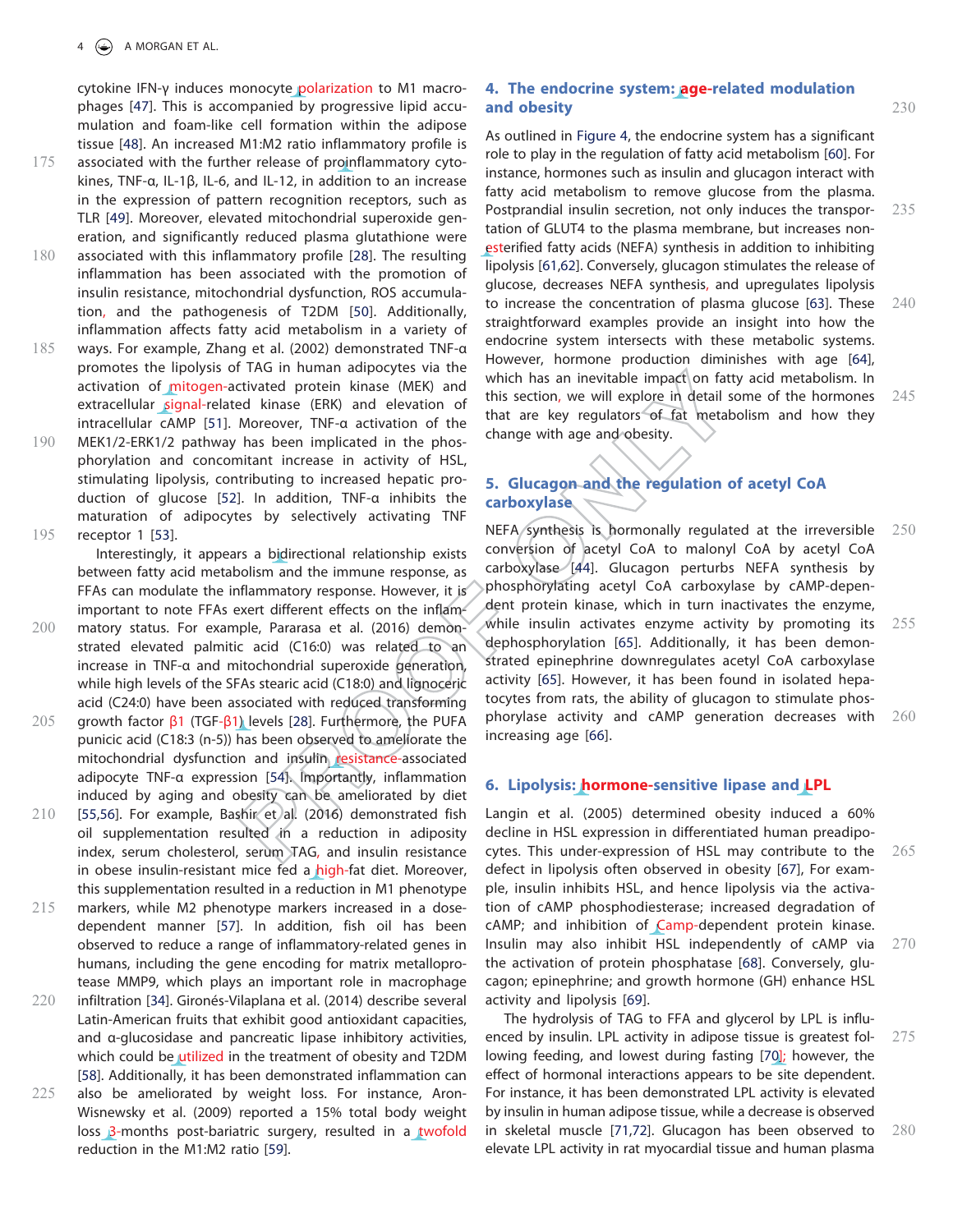

Figure 4. Role of increased adiposity in the promotion of an inflammation, and pathogenesis of obesity-related disease. Abbreviations: FFA, free fatty acids; HSL, hormone sensitive lipase; IFN-γ, interferon-γ; LPL, lipoprotein lipase; MCP-1, monocyte chemotactic protein-1; ROS, reactive oxygen species; TAG, triacylglycerol; T2DM, type 2 diabetes mellitus; VLDL, very low density lipoprotein. Arrows represent flux or the action of an enzyme/hormone. T shaped arrows represent inhibition.

[73,74], and decrease LPL activity in rat adipose tissue [75]. Additionally, Ricart-Jané et al. (2005) observed that chronic stress reduced LPL activity in adipose tissue, while limb muscle, 285 myocardial, adrenal, plasma, and total LPL activity increased. These findings suggest catecholamines also interact with LPL in a site-specific manner [76]. GH has also been observed to increase heart and skeletal muscle LPL activity [77]. Obesity has been associated with the elevation of insulin and glucagon, 290 while epinephrine and GH have observed to decline [78–80]. Moreover, aging has been associated with significant reduction in both peak day and night secretion of GH [81]. Furthermore, Esler et al. (1995) reported aging is associated with a 40% decline in epinephrine secretion. It is important to note the 295 concomitant 20% reduction in plasma epinephrine clearance [82]. From the perspective of aging, the activity of LPL has been reported to reduce by as much as 55–60% [83,84]. This could in part be explained by the decline in PA with age, as Bey and Hamilton describe physical inactivity has been observed to 300 decrease heparin releasable LPL activity by 90–95% in rats, with ambulatory activity accounting for ~95%.of the variation between muscle fibers [85].

#### 7. The HPA axis

The hypothalamic-pituitary-adrenal (HPA) axis is affected by aging [86]. It has been shown the HPA axis becomes increas- 305 ingly hyperresponsive as a result of this metabolic change in middle-aged women [87]. Moreover, Roelfsema et al. (2012) m observed that basal; pulsatile; and total ACTH secretion was 1.4, 1.6, and 1.5 times greater, respectively, in obese premenopausal women, when compared to their normal-weight 310 counterparts. However, despite this increase in ACTH secretion, cortisol levels remained unaffected. This is thought to be due to the significant decline in sensitivity to ACTH, in addition to a decrease in this hormone's efficacy [88]. Although it has been repeatedly observed that plasma cortisol is not 315 elevated in obese individuals, there is a greater generation of cortisol within the adipose tissue, in addition to a rise in cortisol metabolite excretion [87–89]. This may be due to 11βhydroxysteroid dehydrogenase type 1 (11β-HSD1), a bidirectional enzyme, which acts as a reductase to convert cortisone 320 to cortisol, and as a hydrolase for the reverse reaction [90]. While obesity is related to impaired hepatic 11β-HSD1 activity,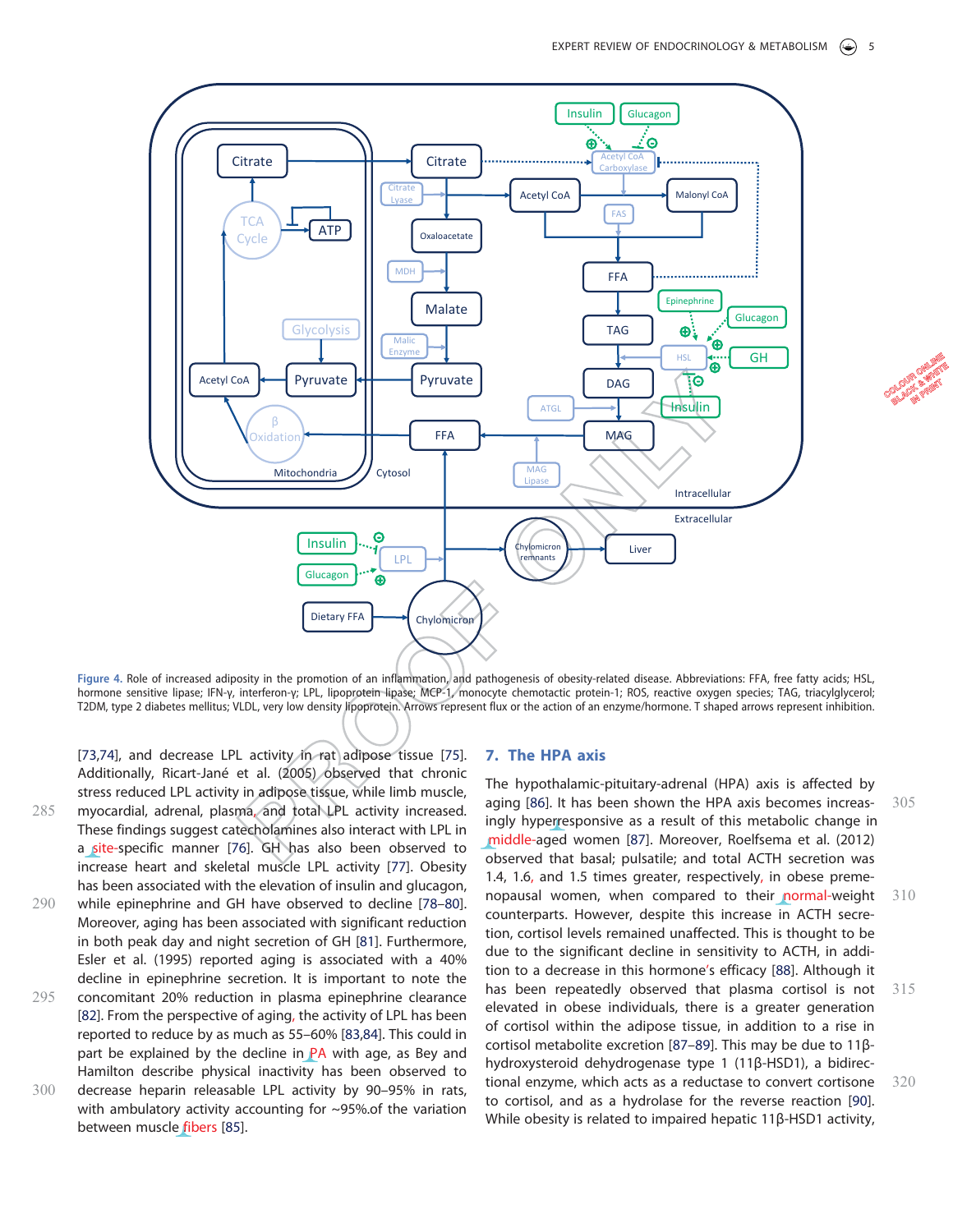it has been demonstrated that a 5.5 kg/m<sup>2</sup> increase in BMI reflected a 65% increase in adipose 11β-HSD1 activity in

- 325 middle-aged females [87]. This increase in adipose 11β-HSD1 resulted in an elevated generation of cortisol within the adipose tissue, which may play a role in the pathogenesis of obesity and obesity-related disease.
- In young healthy female humans, combined SFA, MUFA, 330 and PUFA lipid–heparin infusion inhibited ACTH and cortisol secretion [91]. Another study demonstrated that by increasing serum FFA, both ACTH and cortisol decreased initially, before increasing after 120 min. Interestingly, the decline in ACTH was more pronounced in anorexic subjects, while cortisol 335 levels were unaffected [92]. The profile of the FFA may be an important factor in determining the response of the HPA axis, as determined by Katoh et al. (2004), who demonstrated that the SFAs butyric acid (C4); caprylic acid (C8); lauric acid (C12); palmitic acid (C16); and stearic acid (C18) significantly reduced
- 340 the CRH-induced basal ACTH release, whereas the unsaturated fatty acids oleic acid (C18:1); linoleic acid (C18:2); linolenic acid (C18:3); and arachidonic acid (C20:4) significantly increased CRH-induced basal ACTH release in primary cultured rat anterior pituitary cells [93]. Interestingly, a bidirectional relation-
- 345 ship between the HPA axis and adipose tissue may exist. Arad et al. (2015) found that elevated cortisol, due to ACTH injection, may result in the development of central obesity and insulin resistance [94]. However, as this study was conducted in vitro, and using cells from rodents, one needs to be cautious
- 350 when considering the implications of these findings for humans. It has also been demonstrated that aging affects the HPA axis. Basal morning concentrations of dehydroepiandrosterone (DHEA), dehydroepiandrosterone sulfate (DS), and androstenedione (A4) were significantly reduced in older
- 355 females aged 55–68 when compared to younger females aged 20-35-years old, while cortisol levels were similar in both groups. In addition, the decline in DHEA, A4, and DS with overnight dexamethasone treatment was more pronounced in the older group [95]. Intriguingly, it has been 360 found that DHEA replacement did not correct the alterations in meal fat partitioning and post absorptive lipolysis associated with aging, while testosterone only partially ameliorated these changes [96].

#### 8. Adipocytokines: leptin and adiponectin

- 365 It has been observed that increased adiposity may lead to elevated levels of the satiety hormone leptin [40]. Amouzou et al. (2016) report leptin increased from 14.7 ng/ml in nonobese controls to 44.6 and 44.7 ng/ml, respectively, in insulinsensitive and insulin-resistant obese postmenopausal women,
- 370 aged between 50 and 64-years old [97]. Interestingly, males appear to be more sensitive to the effects of leptin, and therefore exhibit lower concentrations compared with females; with leptin concentration and leptin receptor inversely correlated with serum testosterone [98]. The increase in 375 adiposity observed with age and the concomitant elevation in leptin and leptin resistance, has been associated with enhanced lipolysis, reduced β-oxidation of fatty acids in addition to a reduction in glucose tolerance [99]. Moreover, it has been postulated that leptin resistance may contribute to the

pathogenesis of CVD [100]. In contrast, the adipocytokine 380 adiponectin decreases as a result of being obese [40]. Adiponectin promotes glucose utilization and fatty acid oxidation, and reduction of this adipocytokine is associated with insulin resistance [101]. For example, Amouzou et al. (2016) reported a decrease in adiponectin from  $17.4$  ng/ml in non  $385$ obese controls to 12.1 and 9.3 ng/ml in insulin-sensitive and insulin-resistant obese postmenopausal women, respectively [97]. Kim et al. (2015) suggest the inhibition of adiponectin amongst the obese may be due to, obesity-induced proinflammatory cytokines inducing the hypermethylation of 390 compact chromatin structures in the adiponectin gene promoter by the methyl transfer enzyme DNA methyltransferase 1 (DNMT1), impeding the expression of adiponectin [102]. Interestingly, inhibition of DNMT1 activity, or supplementation with adiponectin or adiponectin receptor ameliorated induced  $395$ insulin resistance [102–104].

# 9. Mathematical modeling of lipid metabolism

From our discussion of obesity, fatty acid metabolism, and its interaction with aging, it is apparent this is a complex system with many interacting biological components. Therefore, study- 400 ing these interactions is challenging. In recent years, biological research has benefited significantly from using mathematical modeling to help improve our understanding of multifaceted biological systems (reviewed in [105–108]). This approach provides a flexible framework which enables hypothesis exploration 405 and enables the dynamics of a biological system to be predicted. Recently, we used mathematical modeling to explore how aging impacts the biological mechanisms responsible for the regulation of whole-body cholesterol metabolism [109–111], and to explore the impact of acute and chronic levels of cortisol 410 on brain aging [86]. This model could be extended to include some of the interactions between fat metabolism and cortisol regulation discussed in this paper. More specific to fatty acid metabolism, we also developed a mathematical model of microtubule growth and shrinkage for differential actions of short- 415 chain fatty acids in the gut [112]. Other groups have also used mathematical modeling as conduit for understanding adipose tissue regulation. For instance, Kim et al. (2008) developed a mathematical model of adipose tissue metabolism. The model was able to simulate physiological responses from the different  $420$ expression levels of lipases and found that during epinephrine infusion, lipases are differentially activated, such that DAG breakdown is approximately four times faster than triglyceride breakdown [113].

### **10. Conclusions** 425

Experimental evidence firmly suggests the dysregulation of fat metabolism plays a role in the development of metabolic conditions such as CVD and T2DM. This dysregulation is at least partly driven by the disruption of adipose tissue due to excess fat accumulation, as a result of excess calorie intake. In 430 addition, the aging process affects the biological mechanisms and physiological systems responsible for the homeostatic maintenance fat metabolism. It is important to consider the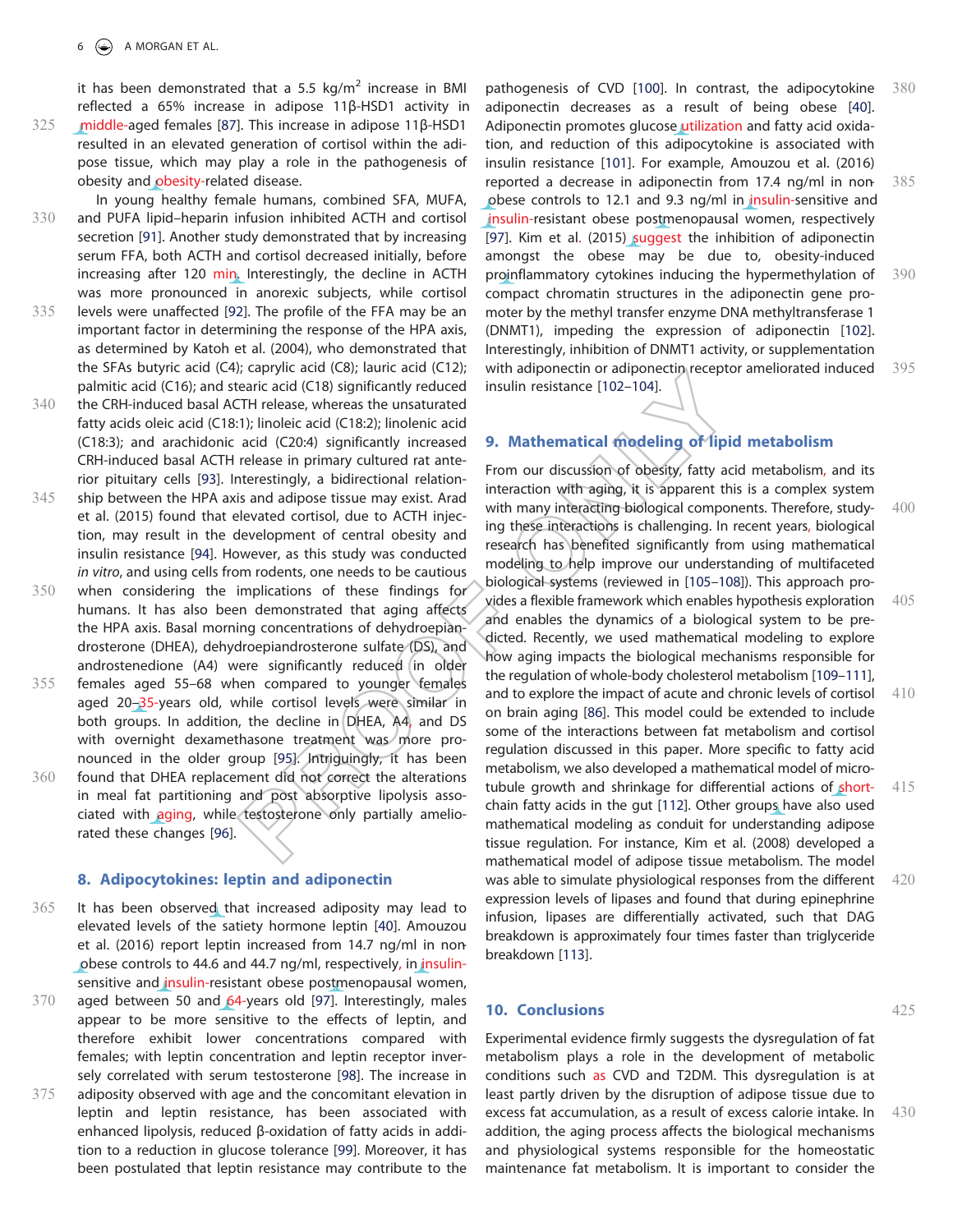contribution of both diet and intrinsic aging when exploring 435 the metabolic complications that accompany obesity.

#### 11. Expert commentary

The world population is aging, and with a rise in the global population comes an increase in the prevalence of age-related diseases. Many of these diseases, such as CVD and T2DM are 440 impacted significantly by the dysregulation of fat metabolism. Overweight and obesity are central to the disruption of fat

- metabolism, as it is the fundamental factor which provokes a rise in plasma FFAs. Increased plasma FFAs coincide with a plethora of metabolic changes which contribute to the patho-445 physiology of obesity and the eventual onset of disease. The
- aging process also disrupts the physiological systems and biological mechanisms responsible for the regulation of fat metabolism. Specifically, there is significant overlap between the immune aging/inflammaging and the disruption of fat metabo-
- 450 lism. Age-related hormonal changes also disrupt fat metabolism, while there is a negative impact on endocrine systems, such as the HPA axis as a result of overweight/obesity. It is also important to acknowledge the increased level of cross talk between physiological systems as a result of aging and how it impacts the
- 455 onset of disease. This is particularly relevant as the global population continues to rise, as it is predicted the prevalence of obesity will also increase across all age groups in many countries. Excess caloric intake, coupled with a demographic change in favor of older people will pose a significant challenge to
- 460 healthcare in coming years. To date, public health strategies have failed to curb the increase in obesity, thus it will require innovative and imaginative initiatives to stem this global crises.

#### 12. Five-year view

- There will continue to be an increase in life expectancy
- 465 There will be a concomitant rise in the prevalence of obesity
	- Public health strategies to deal with this crises remain to be developed
- Healthcare systems will continue to see a rise in clinical 470 conditions associated with obesity
	- It will be increasingly recognized that intrinsic aging must be considered in addition to excess caloric intake when investigating the pathophysiology of obesity

#### Key issues

- Globally the population of the world is aging
- $475$   $\bullet$  The prevalence of obesity is on the increase
	- With an increase in obesity, there comes a increase in the metabolic condition which are associated with the dysregulation of fat metabolism
	- Intrinsic aging also impacts fat metabolism
- $480$   $\bullet$  Disturbances to fat metabolism may be related to the aging process as well as excess calorie intake
	- There is a bidirectional relationship between fatty acid metabolism and inflammation
- Accumulation of visceral adipose tissue with age is associated with inflammation. 485
- Dysfunction of the endocrine system significantly impacts fatty acid metabolism.

#### Funding

This paper was not funded

#### **Declaration of interest** 490

The authors have no relevant affiliations or financial involvement with any organization or entity with a financial interest in or financial conflict with the subject matter or materials discussed in the manuscript. This includes employment, consultancies, honoraria, stock ownership or options, expert testimony, grants or patents received or pending, or royalties. 495 **age-related**<br>
intendibility are<br>
intendibility are This paper was not funded<br>
the provokes a<br>
Declaration of interest<br>
ide with a<br>
intendibility are not related interest in or financial involvement with any<br>
the patho-<br>

# References

Papers of special note have been highlighted as either of interest (•) or of considerable interest (••) to readers.

- 1. World Population Ageing Report. United Nations, 2015. AQ4
- 2. In: aging and the macroeconomy: long-term implications of an older population. Washington (DC; 2012.
- 3. WHO. Obesity and overweight: fact sheet no 311. Eds. WHO; 2015. AQ6 4. Health Survey for England, 2014 [NS] 2015. Avilable from: http:// www.hscic.gov.uk/catalogue/PUB19295).
- 5. Health Survey for England, 2014. http://www.hscic.gov.uk/catalo 505 gue/PUB19295 (2015).
- 6. Landsberg L, Aronne LJ, Beilin LJ, et al. Obesity-related hypertension: pathogenesis, cardiovascular risk, and treatment–a position paper of the the obesity society and The American society of hypertension. Obesity (Silver Spring). 2013;21(1):8–24. 510
- 7. Hardy OT, Czech MP, Corvera S. What causes the insulin resistance underlying obesity? Curr Opin Endocrinol Diabetes Obes. 2012;19 (2):81–87.
- 8. Boden G, Salehi S. Why does obesity increase the risk for cardiovascular disease? Curr Pharm Des. 2013;19(32):5678-5683. 515
- 9. Kahn SE, Cooper ME, Del Prato S. Pathophysiology and treatment of type 2 diabetes: perspectives on the past, present, and future. Lancet. 2014;383(9922):1068–1083.
- 10. Crowson CS, Matteson EL, Davis JM 3rd, et al. Contribution of obesity to the rise in incidence of rheumatoid arthritis. Arthritis 520 Care Res. 2013;65(1):71–77.
- 11. Qizilbash N, Gregson J, Johnson ME, et al. BMI and risk of dementia in two million people over two decades: a retrospective cohort study. The Lancet. Diabetes & Endocrinology. 2015;3(6):431–436.
- 12. Ligibel JA, Strickler HD. Obesity and its impact on breast cancer:  $525$ tumor incidence, recurrence, survival, and possible interventions. Am Soc Clin Oncol Educational Book /ASCO. Am Soc Clin Oncology Meet. 2013;33:52–59.
- 13. Bardou M, Barkun AN, Martel M. Obesity and colorectal cancer. Gut. 2013;62(6):933–947. 530
- 14. Chen Q, Zhuang H, Liu Y. The association between obesity factor and esophageal caner. J Gastrointest Oncol. 2012;3(3):226–231.
- 15. Bracci PM. Obesity and pancreatic cancer: overview of epidemiologic evidence and biologic mechanisms. Mol Carcinog. 2012;51  $(1):$ 53–63. 535
- 16. Yang P, Zhou Y, Chen B, et al. Overweight, obesity and gastric cancer risk: results from a meta-analysis of cohort studies. Eur J Cancer. 2009;45(16):2867–2873.
- 17. Frayn KN, Arner P, Yki-Jarvinen H. Fatty acid metabolism in adipose tissue, muscle and liver in health and disease. Essays Biochem. 540 2006;42:89–103.
- 18. Lafontan M. Adipose tissue and adipocyte dysregulation. Diabetes Metab. 2014;40(1):16–28.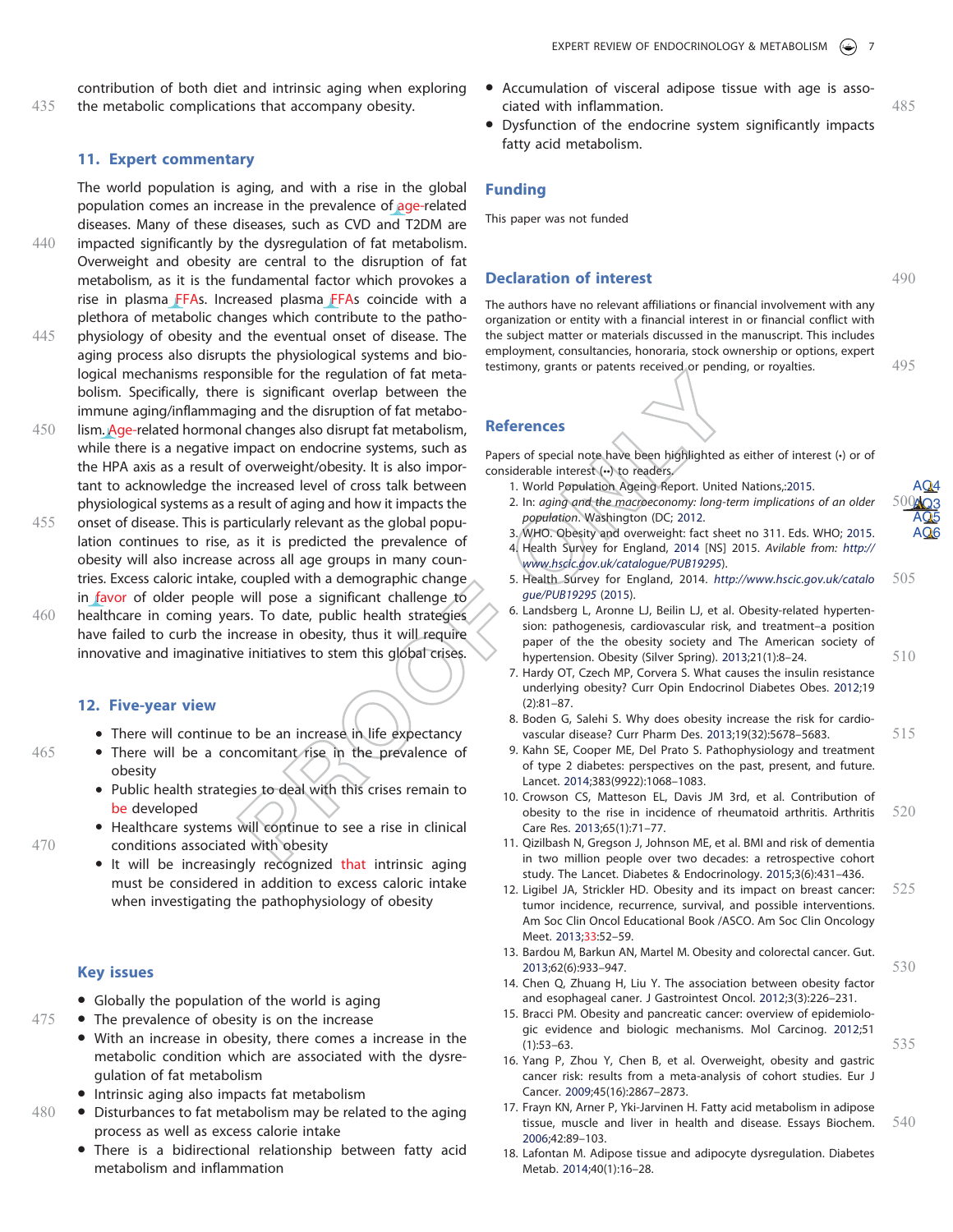- 19. Gonçalves CG, Glade MJ, Meguid MM. Metabolically healthy obese 545 individuals: Key protective factors. Nutrition. 2016;32(1):14–20.
	- 20. Mittendorfer B. Origins of metabolic complications in obesity: adipose tissue and free fatty acid trafficking. Curr Opin Clin Nutr Metab Care. 2011;14(6):535–541.
- 21. Ye J. Mechanisms of insulin resistance in obesity. Front Med. 2013;7 550 (1):14–24.
	- 22. Morgan AE, Mooney KM, Wilkinson SJ, et al. Cholesterol metabolism: A review of how ageing disrupts the biological mechanisms responsible for its regulation. Ageing Res Rev. 2016;27:108–124.
- 23. Mooney KM, Mc Auley MT. Cardiovascular disease and healthy 555 ageing. J Integr Cardiol. 2015;1(4):76–78.
	- 24. Fuke Y, Okabe S, Kajiwara N, et al. Increase of visceral fat area in Indonesians and Japanese with normal BMI. Diabetes Res Clin Pract. 2007;77(Suppl 1):S224–227.
- 25. Kuk JL, Saunders TJ, Davidson LE, et al. Age-related changes in total 560 and regional fat distribution. Ageing Res Rev. 2009;8(4):339–348.
	- 26. Mueller WH. The changes with age of the anatomical distribution of fat. Soc Sci Med. 1982;16(2):191–196.
- 27. Kotani K, Tokunaga K, Fujioka S, et al. Sexual dimorphism of agerelated changes in whole-body fat distribution in the obese. Int J 565 Obes Relat Metab Disord. 1994;18(4):207–202.
	- 28. Pararasa C, Ikwuobe J, Shigdar S, et al. Age-associated changes in long-chain fatty acid profile during healthy aging promote proinflammatory monocyte polarization via PPARγ. Aging Cell. 2016;15 (1):128–139.
- 570 •• Linear mixed models were used to explore the association between circulating FAs, age, and cytokines. Intriguingly, the authors found that plasma saturated, poly-, and mono-unsaturated FAs increase with age. Circulating TNF-α and IL-6 concentrations increased with age, while IL-10 and TGF-β1 575 concentrations diminished.
	- 29. Furukawa S, Fujita T, Shimabukuro M, et al. Increased oxidative stress in obesity and its impact on metabolic syndrome. J Clin Invest. 2004;114(12):1752–1761.
- 30. Sanz A, Stefanatos RK. The mitochondrial free radical theory of 580 aging: a critical view. Curr Aging Sci. 2008;1(1):10–21.
	- 31. Harman D. The biologic clock: the mitochondria? J Am Geriatr Soc. 1972;20(4):145–147.
- 32. Barja G. Aging in vertebrates, and the effect of caloric restriction: a mitochondrial free radical production-DNA damage mechanism? 585 Biol Rev Camb Philos Soc. 2004;79(2):235–251.
	- 33. Corcoran MP, Lamon-Fava S, Fielding RA. Skeletal muscle lipid deposition and insulin resistance: effect of dietary fatty acids and exercise. Am J Clin Nutr. 2007;85(3):662–677.
- 34. Hollander D, Morgan D. Increase in cholesterol intestinal absorp-590 tion with aging in the rat. Exp Gerontol. 1979;14(4):201–204.
	- 35. The Lipid Research Clinics' Population Studies Data Book. US dept of health and human services. Washington, DC: National Institutes of Health; 1980.
- 36. Soardo G, Donnini D, Domenis L, et al. Oxidative stress is activated 595 by free fatty acids in cultured human hepatocytes. Metab Syndr Relat Disord. 2011;9(5):397–401.
	- 37. Franceschi C, Campisi J. Chronic inflammation (inflammaging) and its potential contribution to age-associated diseases. Journals Gerontol Ser A: Biol Sci Med Sci. 2014;69(Suppl 1):S4–S9.
- 600 38. Baylis D, Bartlett DB, Patel HP, et al. Understanding how we age: insights into inflammaging. Longevity & Healthspan. 2013;2(1):1–8.
	- 39. Stepanova M, Rodriguez E, Birerdinc A, et al. Age-independent rise of inflammatory scores may contribute to accelerated aging in multi-morbidity. Oncotarget. 2015;6(3):1414–1421.
- 605 40. Kang YE, Kim JM, Joung KH, et al. The roles of adipokines, proinflammatory cytokines, and adipose tissue macrophages in obesityassociated insulin resistance in modest obesity and early metabolic dysfunction. PLoS ONE. 2016;11(4):e0154003.
- 41. Yudkin JS, Stehouwer CD, Emeis JJ, et al. C-reactive protein in 610 healthy subjects: associations with obesity, insulin resistance, and endothelial dysfunction: a potential role for cytokines originating from adipose tissue? Arterioscler Thromb Vasc Biol. 1999;19(4):972– 978.
- 42. Alessi MC, Bastelica D, Morange P, et al. Plasminogen activator inhibitor 1, transforming growth factor-beta1, and BMI are closely  $615$ associated in human adipose tissue during morbid obesity. Diabetes. 2000;49(8):1374–1380.
- 43. Balagopal P, Sweeten S, Mauras N. Increased synthesis rate of fibrinogen as a basis for its elevated plasma levels in obese female adolescents. Am J Physiol Endocrinol Metab. 2002;282(4):E899–904. 620
- 44. Zhao LF, Iwasaki Y, Zhe W, et al. Hormonal regulation of acetyl-CoA carboxylase isoenzyme gene transcription. Endocr J. 2010;57 (4):317–324.
- 45. Elizalde M, Ryden M, van Harmelen V, et al. Expression of nitric oxide synthases in subcutaneous adipose tissue of nonobese and  $625$ obese humans. J Lipid Res. 2000;41(8):1244–1251.
- 46. Oh DY, Morinaga H, Talukdar S, et al. Increased macrophage migration into adipose tissue in obese mice. Diabetes. 2012;61(2):346– 354.
- 47. Porta C, Rimoldi M, Raes G, et al. Tolerance and M2 (alternative) 630 macrophage polarization are related processes orchestrated by p50 nuclear factor κB. Proc Natl Acad Sci. 2009;106(35):14978–14983.
- 48. Prieur X, Mok CYL, Velagapudi VR, et al. Differential lipid partitioning between adipocytes and tissue macrophages modulates macrophage lipotoxicity and M2/M1 polarization in obese mice. 635 Diabetes. 2011;60(3):797–809.
- 49. Wang N, Liang H, Zen K. Molecular mechanisms that influence the macrophage M1–M2 polarization balance. Front Immunol. 2014;5:614.
- 50. Nieto-Vazquez I, Fernandez-Veledo S, Kramer DK, et al. Insulin 640 resistance associated to obesity: the link TNF-alpha. Arch Physiol Biochem. 2008;114(3):183–194.
- 51. Zhang HH, Halbleib M, Ahmad F, et al. Tumor necrosis factor-α stimulates lipolysis in differentiated human adipocytes through activation of extracellular signal-related kinase and elevation of  $645$ intracellular cAMP. Diabetes. 2002;51(10):2929–2935.
- 52. Greenberg AS, Shen WJ, Muliro K, et al. Stimulation of lipolysis and hormone-sensitive lipase via the extracellular signal-regulated kinase pathway. J Biol Chem. 2001;276(48):45456–45461.
- 53. Xu H, Sethi JK, Hotamisligil GS. Transmembrane Tumor Necrosis 650 Factor (TNF)-α inhibits adipocyte differentiation by selectively activating TNF receptor 1. J Biol Chem. 1999;274(37):26287– 26295.
- 54. Anusree SS, Nisha VM, Priyanka A, et al. Insulin resistance by TNF-α is associated with mitochondrial dysfunction in 3T3-L1 adipocytes 655 and is ameliorated by punicic acid, a PPARγ agonist. Mol Cell Endocrinol. 2015;413:120–128.
- 55. Lopez-Garcia E, Schulze MB, Fung TT, et al. Major dietary patterns are related to plasma concentrations of markers of inflammation and endothelial dysfunction. Am J Clin Nutr. 2004;80(4):1029– 660 1035.
- 56. Esposito K, Pontillo A, Di Palo C, et al. Effect of weight loss and lifestyle changes on vascular inflammatory markers in obese women: A randomized trial. Jama. 2003;289(14):1799–1804.
- 57. Bashir S, Sharma Y, Elahi A, et al. Amelioration of obesity-associated 665 inflammation and insulin resistance in c57bl/6 mice via macrophage polarization by fish oil supplementation. J Nutr Biochem. 2016;33:82–90.
- 58. Gironés-Vilaplana A, Baenas N, Villaño D, et al. Evaluation of Latin-American fruits rich in phytochemicals with biological effects. J  $670$ Funct Foods. 2014;7:599–608.
- 59. Aron-Wisnewsky J, Tordjman J, Poitou C, et al. Human adipose tissue macrophages: M1 and M2 cell surface markers in subcutaneous and omental depots and after weight loss. J Clin Endocrinol Metabolism. 2009;94(11):4619-4623. 675
- 60. Mc Auley MT, Mooney KM. Lipid metabolism and hormonal interactions: impact on cardiovascular disease and healthy aging. Expert Rev Endocrinol Metab. 2014;9(4):357–367.
- 61. Choi SM, Tucker DF, Gross DN, et al. Insulin regulates adipocyte lipolysis via an akt-independent signaling pathway. Mol Cell Biol. 680 2010;30(21):5009–5020.
- 62. Leto D, Saltiel AR. Regulation of glucose transport by insulin: traffic control of GLUT4. Nat Rev Mol Cell Biol. 2012;13(6):383–396.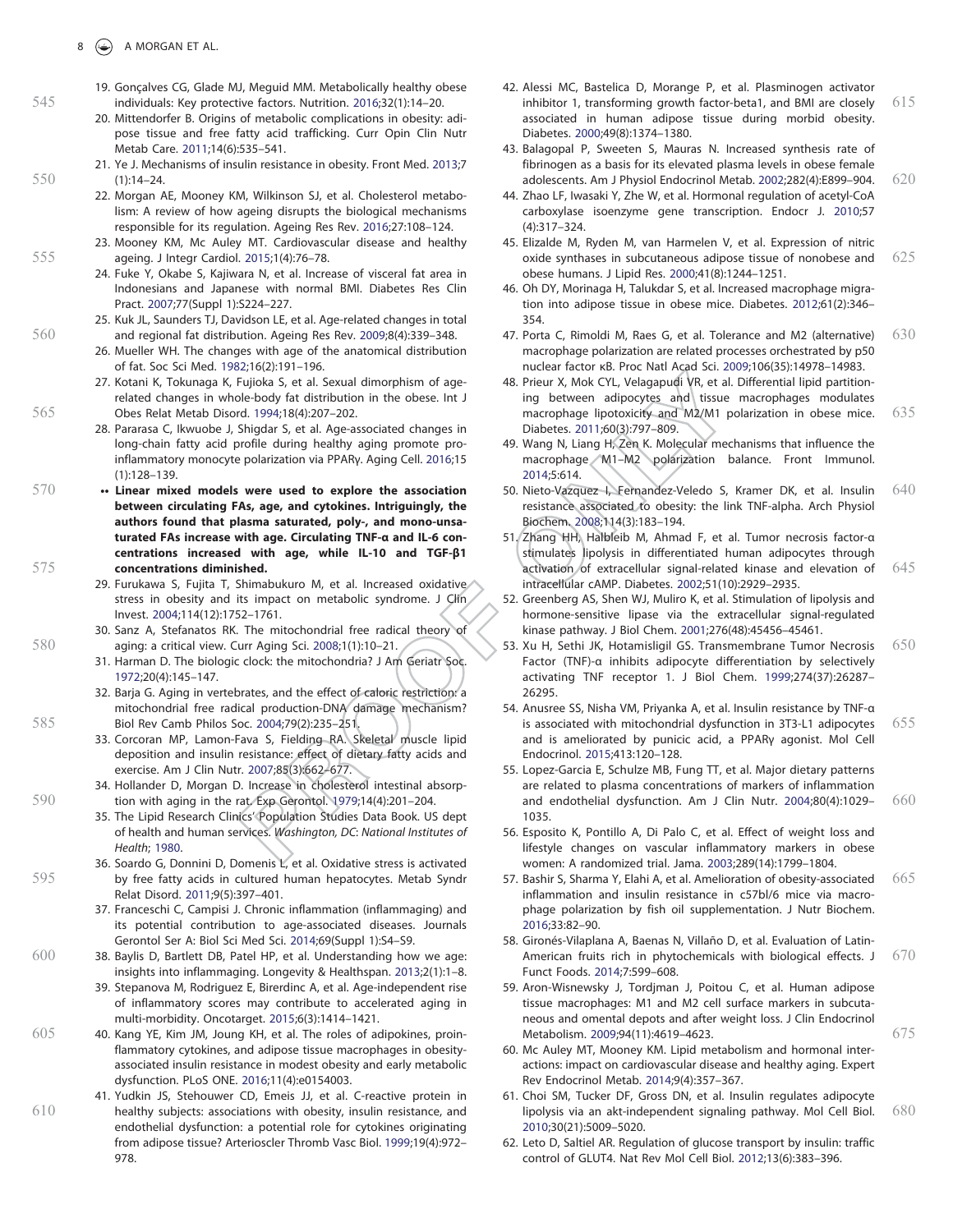- 63. Liljenquist JE, Bomboy JD, Lewis SB, et al. Effects of glucagon on 685 lipolysis and ketogenesis in normal and diabetic men. J Clin Investig. 1974;53(1):190–197.
	- 64. Zjacic-Rotkvic V, Kavur L, Cigrovski-Berkovic M. Hormones and aging. Acta Clin Croat. 2010;49(4):549–554.
- 65. Mabrouk GM, Helmy IM, Thampy KG, et al. Acute hormonal control 690 of acetyl-CoA carboxylase. The roles of insulin, glucagon, and epinephrine. J Biol Chem. 1990;265(11):6330–6338.
	- 66. Tsujimoto A, Tsujimoto G, Hoffman BB. Age-related change in adrenergic regulation of glycogen phosphorylase in rat hepatocytes. Mech Ageing Dev. 1986;33(2):167–175.
- 695 67. Langin D, Dicker A, Tavernier G, et al. Adipocyte lipases and defect of lipolysis in human obesity. Diabetes. 2005;54(11):3190–3197.
	- 68. Degerman E, Landstrom TR, Wijkander J, et al. Phosphorylation and activation of hormone-sensitive adipocyte phosphodiesterase type 3B. Methods. 1998;14(1):43–53.
- 700 69. Slavin BG, Ong JM, Kern PA. Hormonal regulation of hormonesensitive lipase activity and mRNA levels in isolated rat adipocytes. J Lipid Res. 1994;35(9):1535–1541.
- 70. Yost TJ, Jensen DR, Haugen BR, et al. Effect of dietary macronutrient composition on tissue-specific lipoprotein lipase activity and 705 insulin action in normal-weight subjects. Am J Clin Nutr. 1998;68 (2):296–302.
	- 71. Kiens B, Lithell H, Mikines KJ, et al. Effects of insulin and exercise on muscle lipoprotein lipase activity in man and its relation to insulin action. J Clin Invest. 1989;84(4):1124–1129.
- 710 72. Sadur CN, Eckel RH. Insulin stimulation of adipose tissue lipoprotein lipase. Use of the euglycemic clamp technique. J Clin Invest. 1982;69(5):1119–1125.
- 73. Borensztajn J, Keig P, Rubenstein AH. The role of glucagon in the regulation of myocardial lipoprotein lipase activity. Biochem 715 Biophys Res Commun. 1973;53(2):603–608.
	- 74. Caren R, Corbo L. Glucagon and plasma lipoprotein lipase. Proc Soc Exp Biol Med. 1974;146(4):1106–1110.
- 75. Murase T, Tanaka K, Iwamoto Y, et al. Reciprocal changes, caused by insulin and glucagon, of adipose tissue lipoprotein lipase in rats 720 in vitro. Horm Metab Res. 1981;13(4):212–213.
	- 76. Ricart-Jane D, Cejudo-Martin P, Peinado-Onsurbe J, et al. Changes in lipoprotein lipase modulate tissue energy supply during stress. J Appl Physiol. 2005;99(4):1343–1351.
- 77. Oscarsson J, Ottosson M, Vikman-Adolfsson K, et al. GH but not IGF-725 I or insulin increases lipoprotein lipase activity in muscle tissues of hypophysectomised rats. J Endocrinol. 1999;160(2):247–255.
	- 78. Surwit RS, Williams RB, Lane JD, et al. Plasma epinephrine predicts fasting glucose in centrally obese African-American women. Obesity. 2010;18(9):1683–1687.
- 730 79. Scacchi M, Pincelli AI, Cavagnini F. Growth hormone in obesity. Int J Obes Relat Metab Disord. 1999;23(3):260–271.
	- 80. Elahi D, Muller DC, Tzankoff SP, et al. Effect of age and obesity on fasting levels of glucose, insulin, glucagon, and growth hormone in man. J Gerontol. 1982;37(4):385–391.
- 735 81. Rudman D, Kutner MH, Rogers CM, et al. Impaired growth hormone secretion in the adult population: relation to age and adiposity. J Clin Invest. 1981;67(5):1361–1369.
- 82. Esler M, Kaye D, Thompson J, et al. Effects of aging on epinephrine secretion and regional release of epinephrine from the human 740 heart. J Clin Endocrinol Metab. 1995;80(2):435–442.
	- 83. Bey L, Areiqat E, Sano A, et al. Reduced lipoprotein lipase activity in postural skeletal muscle during aging. J Appl Physiol. 2001;91 (2):687–692.
- 84. Brodows RG, Campbell RG. Effect of age on post-heparin lipase. N 745 Engl J Med. 1972;287(19):969–970.
	- 85. Bey L, Hamilton MT. Suppression of skeletal muscle lipoprotein lipase activity during physical inactivity: a molecular reason to maintain daily low-intensity activity. J Physiol. 2003;551(Pt 2):673– 682.
- 750 86. McAuley MT, Kenny RA, Kirkwood TB, et al. A mathematical model of aging-related and cortisol induced hippocampal dysfunction. BMC Neurosci. 2009;10:26.
- 87. Rask E, Walker BR, Söderberg S, et al. Tissue-specific changes in peripheral cortisol metabolism in obese women: increased adipose 11β-hydroxysteroid dehydrogenase type 1 activity. J Clin 755 Endocrinol Metabolism. 2002;87(7):3330–3336.
- 88. Roelfsema F, Pijl H, Keenan DM, et al. Diminished adrenal sensitivity and ACTH efficacy in obese premenopausal women. Eur J Endocrinol. 2012;167(5):633–642.
- An interesting paper that demonstrates the interplay between  $760$ the complex set of reactions which regulate the hypothalamic– pituitary–adrenal axis and their relationship with obesity.
- 89. Pasquali R, Ambrosi B, Armanini D, et al. Cortisol and ACTH response to oral dexamethasone in obesity and effects of sex, body fat distribution, and dexamethasone concentrations: a dose- 765 response study. J Clin Endocrinol Metab. 2002;87(1):166–175.
- 90. Stomby A, Andrew R, Walker BR, et al. Tissue-specific dysregulation of cortisol regeneration by 11betaHSD1 in obesity: has it promised too much? Diabetologia. 2014;57(6):1100–1110.
- 91. Lanfranco F, Giordano R, Pellegrino M, et al. Free fatty acids exert  $770$ an inhibitory effect on adrenocorticotropin and cortisol secretion in humans. J Clin Endocrinol Metabolism. 2004;89(3):1385–1390.
- 92. Lanfranco F, Gianotti L, Picu A, et al. Effects of free fatty acids on ACTH and cortisol secretion in anorexia nervosa. Eur J Endocrinol. 2006:154(5):731–738. 775
- 93. Katoh K, Asari M, Ishiwata H, et al. Saturated fatty acids suppress adrenocorticotropic hormone (ACTH) release from rat anterior pituitary cells in vitro. Comp Biochemistry Physiol A: Mol Integr Physiol. 2004;137(2):357–364.
- 94. Arad Y, Pollack S, Roth M, et al. Adrenal cortisol hyper-responsive- 780 ness as a possible cause of obesity, insulin resistance and cardiovascular risk. J Diabetes Metab. 2015;6:10.
- 95. Parker CR Jr., Slayden SM, Azziz R, et al. Effects of aging on adrenal function in the human: responsiveness and sensitivity of adrenal androgens and cortisol to adrenocorticotropin in premenopausal and post- 785 menopausal women. J Clin Endocrinol Metab. 2000;85(1):48–54.
- 96. Koutsari C, Ali AH, Nair KS, et al. Fatty acid metabolism in the elderly: effects of dehydroepiandrosterone and testosterone replacement in hormonally deficient men and women. J Clin Endocrinol Metab. 2009;94(9):3414-3423. 790
- 97. Amouzou C, Breuker C, Fabre O, et al. Skeletal muscle insulin resistance and absence of inflammation characterize insulin-resistant grade i obese women. PLoS One. 2016;11(4):e0154119.
- 98. Guerra B, Fuentes T, Delgado-Guerra S, et al. Gender dimorphism in skeletal muscle leptin receptors, serum leptin and insulin sensitiv- 795 ity. PLoS ONE. 2008;3(10):e3466.
- 99. Carter S, Caron A, Richard D, et al. Role of leptin resistance in the development of obesity in older patients. Clin Interv Aging. 2013;8:829–844.
- 100. Huby A-C, Antonova G, Groenendyk J, et al. Adipocyte-derived  $800$ hormone leptin is a direct regulator of aldosterone secretion, which promotes endothelial dysfunction and cardiac fibrosis. Circulation. 2015;132(22):2134–2145.
- 101. Liu Q, Yuan B, Lo KA, et al. Adiponectin regulates expression of hepatic genes critical for glucose and lipid metabolism. Proc Natl  $805$ Acad Sci. 2012;109(36):14568–14573.
- 102. Kim AY, Park YJ, Pan X, et al. Obesity-induced DNA hypermethylation of the adiponectin gene mediates insulin resistance. Nat Commun. 2015:6.
- 103. Okada-Iwabu M, Yamauchi T, Iwabu M, et al. A small-molecule 810 AdipoR agonist for type 2 diabetes and short life in obesity. Nature. 2013;503(7477):493–499.
	- •• Very promising study which showed that AdipoRon could activate the AMPK and PPAR-α pathways, and dampen insulin resistance and glucose intolerance in mice fed a high-fat diet.  $815$
- 104. Yamauchi T, Kamon J, Waki H, et al. The fat-derived hormone adiponectin reverses insulin resistance associated with both lipoatrophy and obesity. Nat Med. 2001;7(8):941–946.
- 105. Mc Auley MT, Mooney KM. Computationally modeling lipid metabolism and aging: a mini-review. Comput Struct Biotechnol J. 820 2015;13:38–46.

AQ7